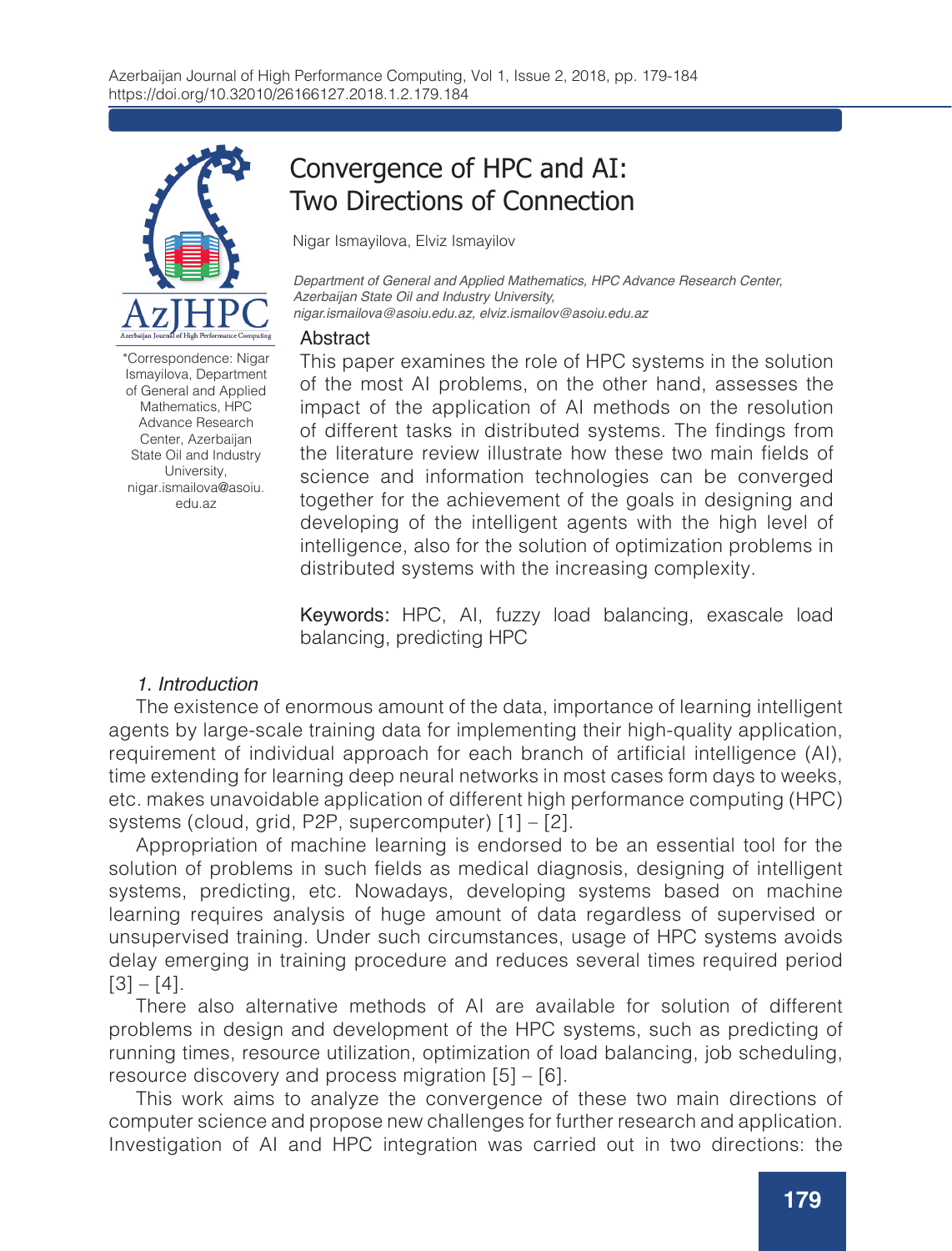possibility of usage of parallelization techniques for reducing time in machine learning via HPC systems, also HPC models for data processing in Big data analytics and handling problems appeared on the development of the distributed computing systems (Figure 1).



*Figure 1. Convergence of AI and HPC by different points of view*

#### *2. Usage of HPC in learning systems*

Recent methods concentrate on the solution of training problems in developing intelligent agents by proposing different approaches for convergence of HPC and neural networks [2]-[4]. However, the main disadvantage of present systems is establishing only for neural networks of small size and existence of limitations for the number of parameters. Researchers introduced more specific research for the development of supercomputers only for recognition, mining or intellectual games, some companies and researchers have also suggested establishing multichip architecture for CNN and DNN.

Reviewing of large-scale data, mining of significant and unknown knowledge and facts from the enormous amount of information are the challenging problems of machine learning and big data. Superposition of the algorithm and parallelizing of the iterations makes it possible to decrease the time required for data analysis by a solution of the problem in HPC systems [5].

The main requirements for the application of deep learning are related to hardware attributes. Indeed, it is necessary to establish a hardware platform for storage of large-scale training data and appropriate for a large number of neural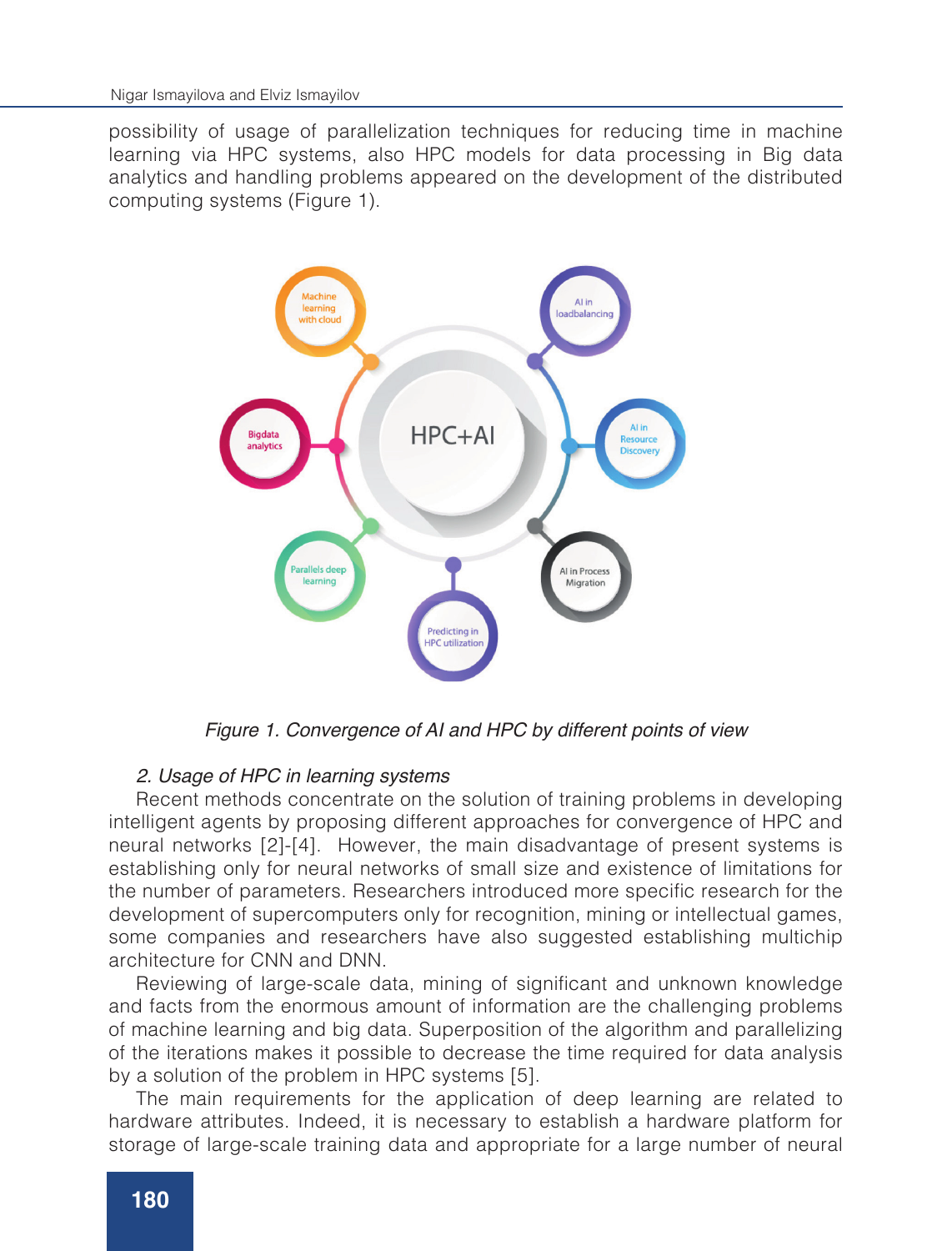network parameters. From this perspective utilization of HPC systems leads to achieve superior results. On the other hand, there are numerous efforts for reducing hardware requirements by application of different optimization problem algorithms which ensure satisfactory results [6].

One of the main problems of AI is single appointment characteristic of intelligent agents. Thus text recognition system developed for any language would not be able to show the results with the identical quality. Application of HPC contributes utilization of machine learning system for AI tools with different engagements, speech recognition of two different languages as English and Chinese mandarin proposed and investigated by Amodei and others would be a good model for the importance of HPC in machine learning [1].

# *3. Applications of machine learning algorithms in big data*

Big data analytics, extraction of useful knowledge from the massive scale of information, causal inference through the texts, text summarization, text reviewing are the main problems of current research not only in applied sciences, but it also becomes to the main subject of social sciences as political science, sociology, psychology [10].

Problems of decision making and predicting through classification, analysis, summarization and mental processing of existing information are in the central interest of both HPC and AI companies and scientific laboratories. Successful solution of this problem is illustrated by Elsebakhi and et al. for analyzing big data through the use of the system modeled on machine learning, data mining, and statistics [8]. Suthaharan (2014) has used the representation-learning technique to predict attacks in computer networks and cloud environment [9]. An important question integrated with big data classification developed via machine learning techniques is the difficulty of using big data analytics system trained in the particular dataset for another kind of large-scale information. However, the proposed approaches for application of machine learning techniques in big data analytics have many problems related to data itself, so it is necessary to develop tools to handle mislabeled data, missing values, high dimensionality, and imbalance of training data and for implementation of noise [11].

Although many authors have conducted many machine learning algorithms for analyzing big data, there is still a problem in usability front. One of the main challenges for researchers in this field is developing useful tools for managing, visualization and understanding of results [12].

# *4. AI tools for load balancing in HPC systems*

Another direction of convergence between AI and HPC is involvement of machine learning techniques during several steps of HPC systems as load balancing, resource discovery, process migration, job scheduling. In this regard application of learning algorithms for one of the main problems of HPC as a job running time predicting and achieving satisfying results can be mentioned as an example [7].

As load balancing in HPC systems remains the best assignment between tasks and machines, application of combinatorial optimization problem solutions can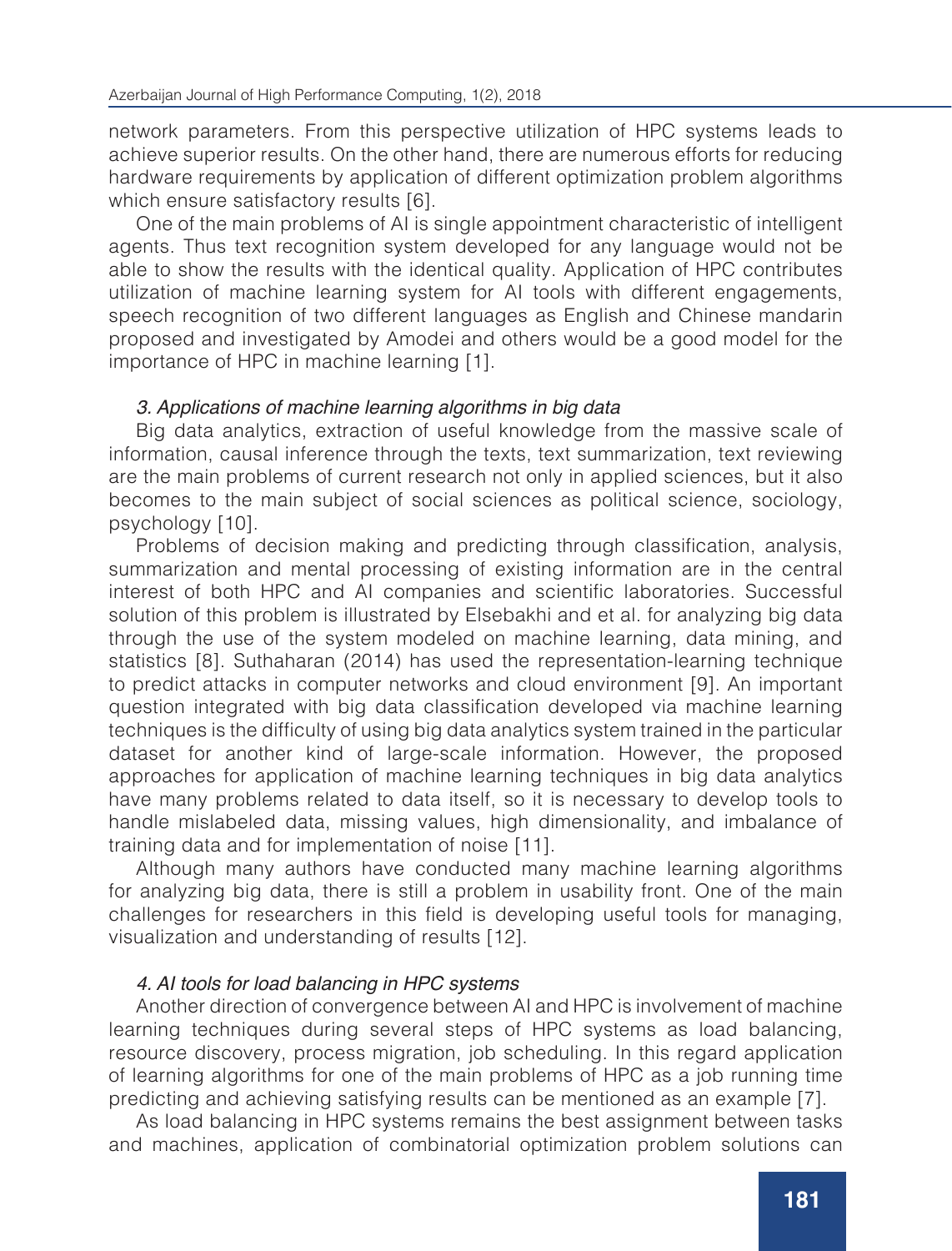become a useful tool. In a recent study by several researchers were analyzed, compared and critiqued relevance of using genetic algorithms for task scheduling and load balancing in different HPC systems [13-15]. Necessity of predicting resource utilization for incoming tasks and as a result handling the task scheduling problem enables to use neural networks in distributed systems [16], the application of neural networks for forecasting loads in cloud data centers under the condition of minimizing energy costs was successfully tested in cloud computing platforms by Prevost and others [17].

Nowadays increasing the complexity of supercomputers complicates the definition of the best assignment between tasks and machines in HPC systems and parallelism at the level of hundreds of million processors [22]. Therefore, handling of load balancing, moreover resource discovery, process migration in Exascale computing environment requires new approaches and different methods of AI would give beneficial results in developing of Exascale computing systems. In this case, traditional discrete load balancing mapping finally becomes useless and appears necessity for hybrid load balancing mapping which can be characterized as continuous function [23]. The primary practical solution for this problem might be the application of the AI methods and fuzzy logic. Representing load balancing assignment by fuzzy graphs or definition of fuzzy relations between processes or resources at different time moments might be one of the best solutions for job scheduling in distributed systems.

## *5. Conclusion*

On this basis, we conclude that developing of the intelligent systems to improve the living conditions of the people would be impossible without application of the appropriate distributed systems — this statement due to the requirement for largescale training data in the shortest period.

 At the same time, another aspect of the research argued that, a solution of the control optimization problems, also job scheduling, process migration, time predicting, resource discovery in the modern complex supercomputers would be achieved by using of different soft computing methods as neural networks, fuzzy logic, constraint satisfaction problems, etc.

In future work, investigating the methods for handling load balancing function in Exascale environment, where complexity is more than traditional distributed systems, and quite possibly the emergence of dynamic and interactive event, application of AI methods could continue developing of the powerful supercomputers and the productive distributed systems in the world.

## *Reference*

[1] Sammut, C., & Webb, G. I. (Eds.). (2011). *Encyclopedia of machine learning.* Springer Science & Business Media.

[2] Ganapathi, A., Datta, K., Fox, A., & Patterson, D. (2009, March). A case for machine learning to optimize multicore performance. In *Proceedings of the First USENIX conference on Hot topics in parallelism* (pp. 1-1). Berkeley, CA: USENIX Association.

[3] Chien, S. W. D., Sishtla, C. P., Markidis, S., Zhang, J., Peng, I. B., & Laure, E.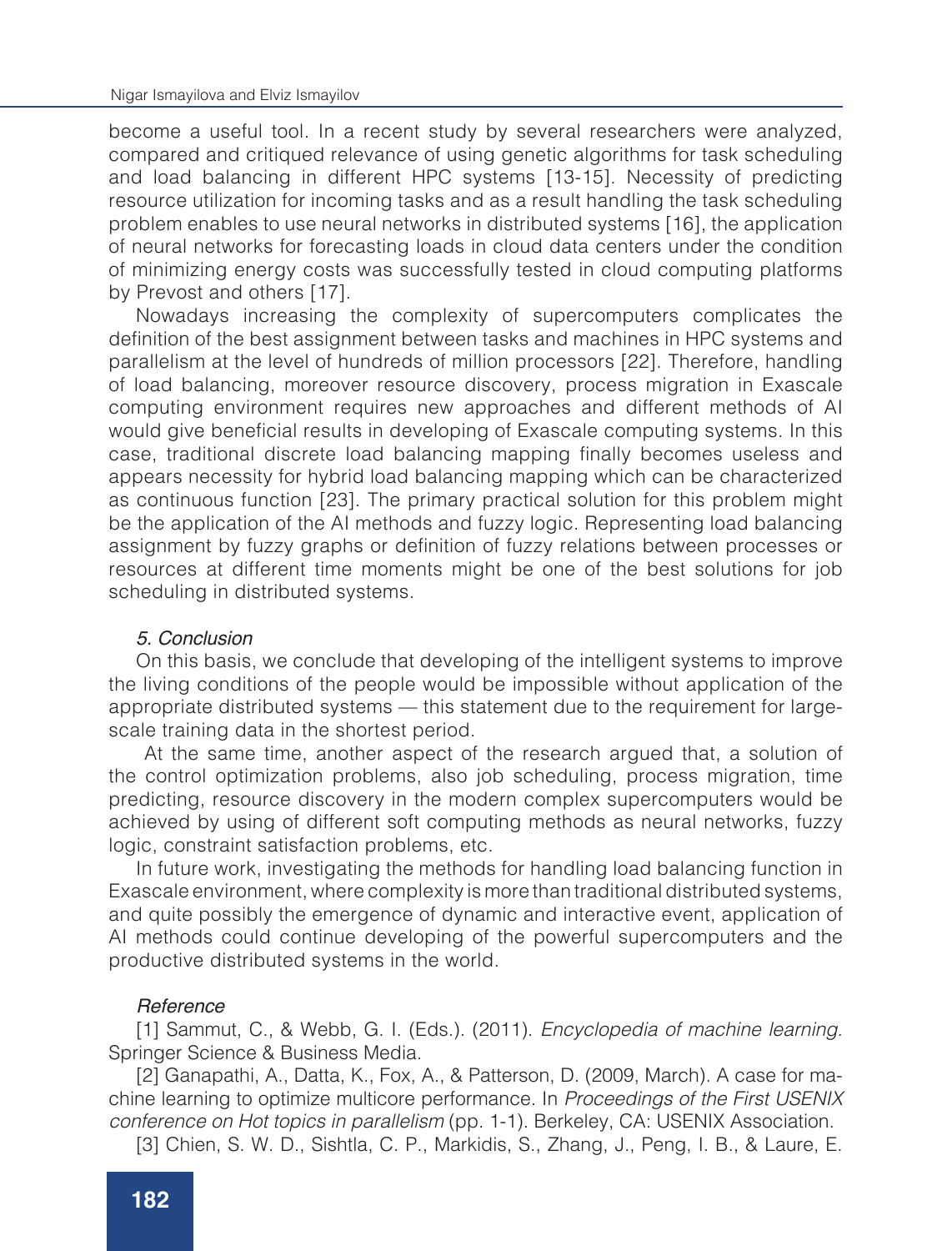(2018). An Evaluation of the TensorFlow Programming Model for Solving Traditional HPC Problems. In *International Conference on Exascale Applications and Software* (p. 34). The University of Edinburgh.

[4] Pittino, F., Diversi, R., Benini, L., & Bartolini, A. (2018). Robust online identification of thermal models for in-production HPC clusters with machine learning-based data selection. *arXiv preprint arXiv:1810.01865.*

[5] Hamada, S., Akiyama, S., & Namiki, M. (2018). Reactive NaN Repair for Applying Approximate Memory to Numerical Applications. *arXiv preprint arXiv:1804.00705.*

[6] Berral, J. L., Goiri, Í., Nou, R., Julià, F., Guitart, J., Gavaldà, R., & Torres, J. (2010, April). Towards energy-aware scheduling in data centers using machine learning. In Proceedings of the 1st International Conference on energy-Efficient Computing *and Networking* (pp. 215-224). ACM.

[7] Amodei, D., Ananthanarayanan, S., Anubhai, R., Bai, J., Battenberg, E., Case, C., ... & Chen, J. (2016, June). Deep speech 2: End-to-end speech recognition in English and mandarin. In *International Conference on Machine Learning* (pp. 173-182)

[8] Cireşan, D., Meier, U., & Schmidhuber, J. (2012). Multi-column deep neural networks for image classification. *arXiv preprint arXiv:1202.2745.* 

[7] Esmaeilzadeh, H., Sampson, A., Ceze, L., & Burger, D. (2012, December). Neural acceleration for general-purpose approximate programs. In *Proceedings of the*  2012 45th Annual IEEE/ACM International Symposium on Microarchitecture (pp. 449- 460). IEEE Computer Society.

[8] Temam, O. (2012). A defect-tolerant accelerator for emerging high-performance applications. ACM SIGARCH Computer Architecture News, 40(3), 356-367.

[9] Boehm, M., Tatikonda, S., Reinwald, B., Sen, P., Tian, Y., Burdick, D. R., & Vaithyanathan, S. (2014). Hybrid parallelization strategies for large-scale machine learning in SystemML. Proceedings of the VLDB Endowment, 7(7), 553-564.

[10] Coates, A., Huval, B., Wang, T., Wu, D., Catanzaro, B., & Andrew, N. (2013, February). Deep learning with COTS HPC systems. In *International Conference on Machine Learning* (pp. 1337-1345).

[11] Gaussier, E., Glesser, D., Reis, V., & Trystram, D. (2015, November). Improving backfilling by using machine learning to predict running times. In *Proceedings of the*  International Conference for High Performance Computing, Networking, Storage and *Analysis* (p. 64). ACM.

[12] Elsebakhi, E., Lee, F., Schendel, E., Haque, A., Kathireason, N., Pathare, T., ... & Al-Ali, R. (2015). Large-scale machine learning based on functional networks for biomedical big data with high performance computing platforms. Journal of Computational Science, 11, 69-81.

[13] Suthaharan, S. (2014). Big data classification: Problems and challenges in network intrusion prediction with machine learning. *ACM SIGMETRICS Performance*  Evaluation Review, 41(4), 70-73.

[14] Grimmer, J. (2015). We are all social scientists now: how big data, machine learning, and causal inference work together. PS: Political Science & Politics, 48(1), 80-83.

[15] Landset, S., Khoshgoftaar, T. M., Richter, A. N., & Hasanin, T. (2015). A survey of open source tools for machine learning with big data in the Hadoop ecosys